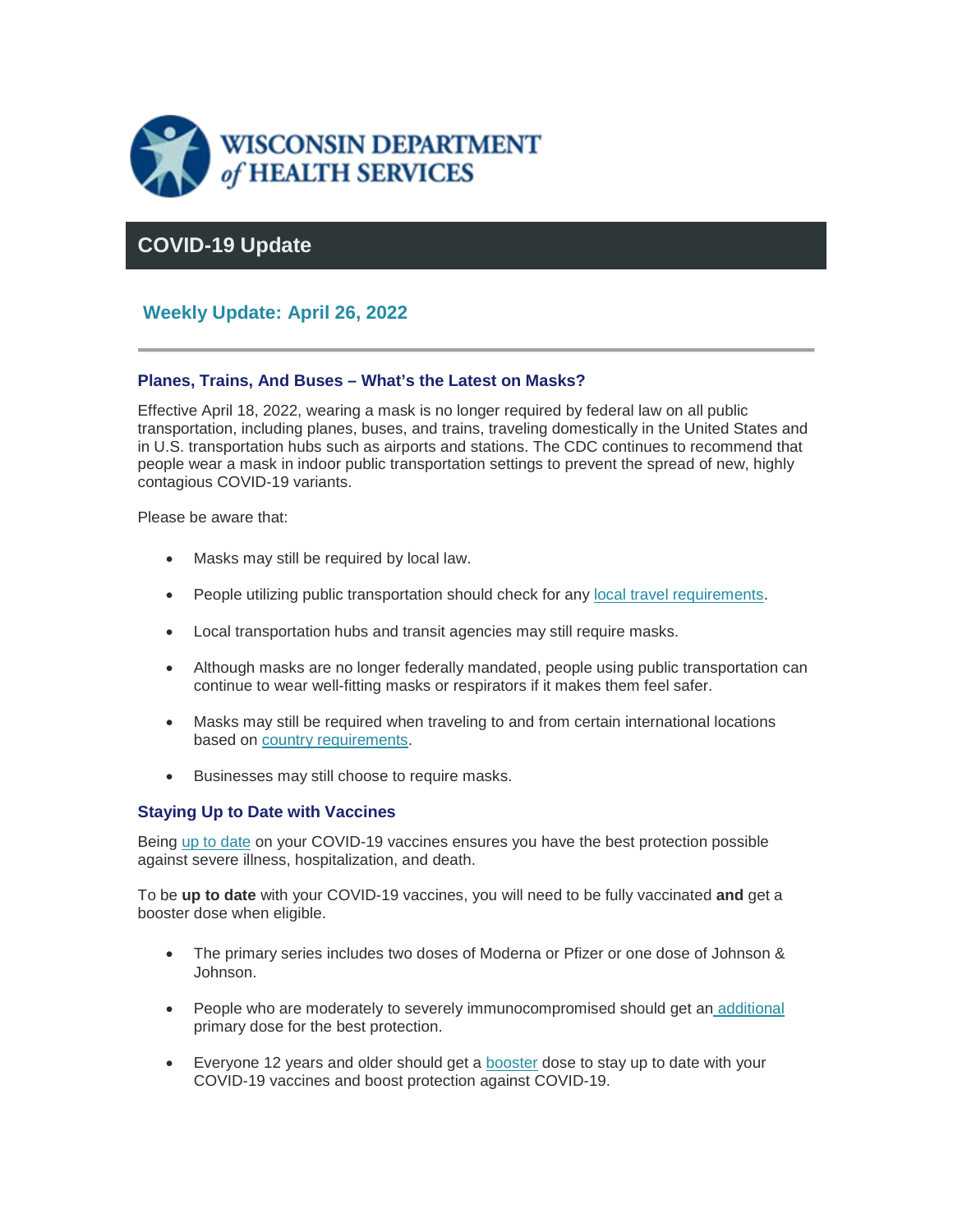If you are moderately or severely immunocompromised, you will need to get an additional dose for better protection. Visit [CDC's website,](https://lnks.gd/l/eyJhbGciOiJIUzI1NiJ9.eyJidWxsZXRpbl9saW5rX2lkIjoxMDUsInVyaSI6ImJwMjpjbGljayIsImJ1bGxldGluX2lkIjoiMjAyMjA0MjYuNTY5OTU3MzEiLCJ1cmwiOiJodHRwczovL2JpdC5seS8zeUxtT2M1In0.z8uzBML8oVtXtjvY_gOCEhTKHgBrK5B9QABg4r4kEy8/s/1421858714/br/130361401036-l) call 211, or talk to your health care provider to learn more.



As the number of fully vaccinated individuals increase, and disease transmissibility remains high due to the Omicron variants, we can expect to see an increase in the number of fully vaccinated [individuals](https://lnks.gd/l/eyJhbGciOiJIUzI1NiJ9.eyJidWxsZXRpbl9saW5rX2lkIjoxMDYsInVyaSI6ImJwMjpjbGljayIsImJ1bGxldGluX2lkIjoiMjAyMjA0MjYuNTY5OTU3MzEiLCJ1cmwiOiJodHRwczovL3d3dy5kaHMud2lzY29uc2luLmdvdi9jb3ZpZC0xOS92YWNjaW5lLXN0YXR1cy5odG0ifQ.YcbevrKgr22b-nUKLVneNAWLQObTQC8YBGEnG1Rp4Qw/s/1421858714/br/130361401036-l) who test positive for COVID-19. **Even as cases are on the rise, vaccines and booster doses remain highly effective at preventing severe illness, hospitalization, and death from COVID-19.**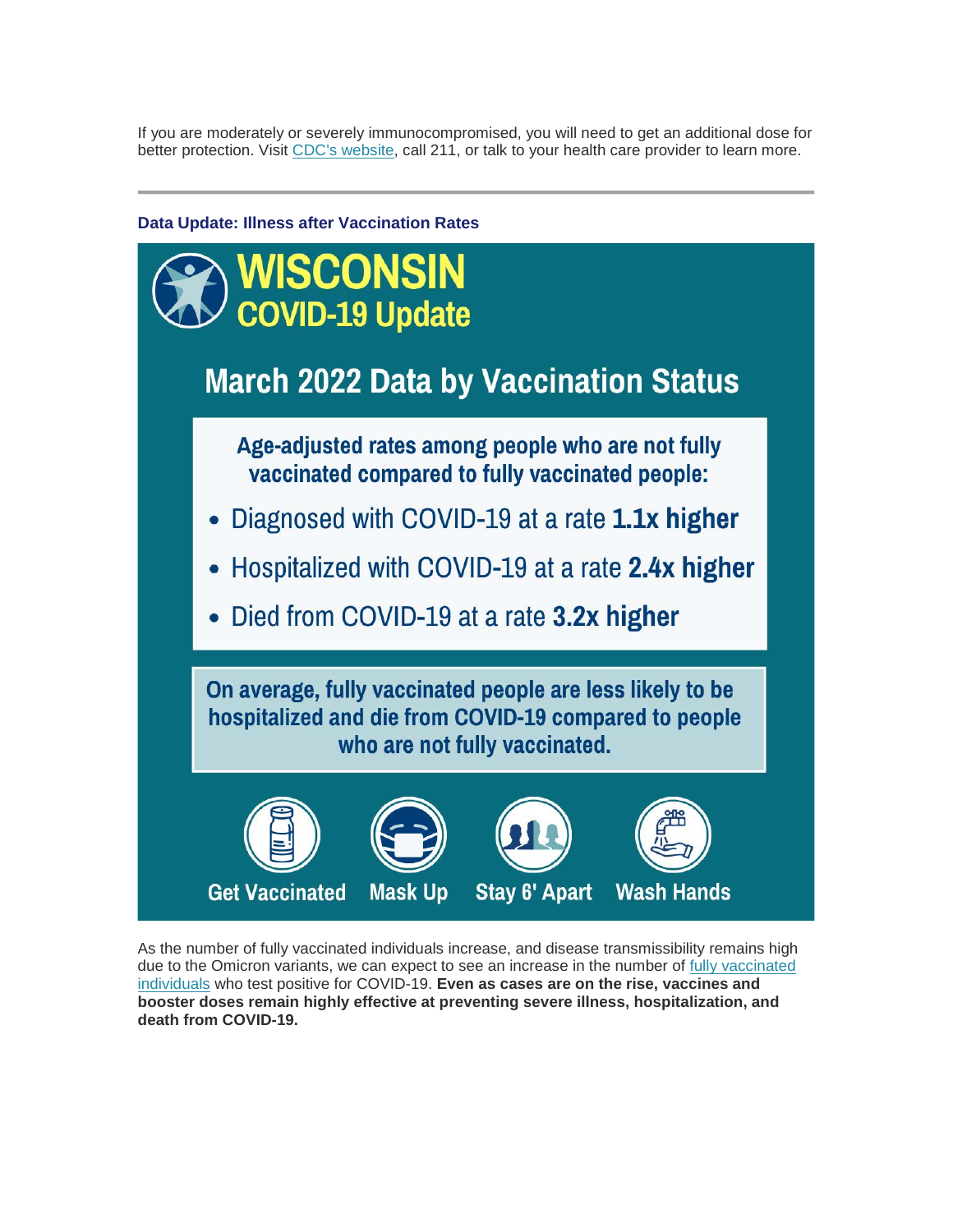It is critical to get vaccinated as soon as possible, and to [stay up to date](https://lnks.gd/l/eyJhbGciOiJIUzI1NiJ9.eyJidWxsZXRpbl9saW5rX2lkIjoxMDcsInVyaSI6ImJwMjpjbGljayIsImJ1bGxldGluX2lkIjoiMjAyMjA0MjYuNTY5OTU3MzEiLCJ1cmwiOiJodHRwczovL3d3dy5jZGMuZ292L2Nvcm9uYXZpcnVzLzIwMTktbmNvdi92YWNjaW5lcy9zdGF5LXVwLXRvLWRhdGUuaHRtbD9DRENfQUFfcmVmVmFsPWh0dHBzJTNBJTJGJTJGd3d3LmNkYy5nb3YlMkZjb3JvbmF2aXJ1cyUyRjIwMTktbmNvdiUyRnZhY2NpbmVzJTJGZnVsbHktdmFjY2luYXRlZC5odG1sIn0.mv50OlRi9_cg0LYPQQaVmLSXDdjPUikTzA3cg-CoyVc/s/1421858714/br/130361401036-l) by getting a booster dose after 5 months (or 2 months if you received a J&J vaccine). Anyone over the age of 50 or immune comprised people ages 12 and over are also eligible for a [second booster.](https://lnks.gd/l/eyJhbGciOiJIUzI1NiJ9.eyJidWxsZXRpbl9saW5rX2lkIjoxMDgsInVyaSI6ImJwMjpjbGljayIsImJ1bGxldGluX2lkIjoiMjAyMjA0MjYuNTY5OTU3MzEiLCJ1cmwiOiJodHRwczovL3d3dy5jZGMuZ292L3ZhY2NpbmVzL2NvdmlkLTE5L2Rvd25sb2Fkcy9DT1ZJRC0xOS1pbW11bml6YXRpb24tc2NoZWR1bGUtYWdlcy01eXJzLW9sZGVyLnBkZiJ9.9MyRa11PHgusiSJnbDAbxt-0pGQdr8AkcihDGsbIzG8/s/1421858714/br/130361401036-l)

DHS has also updated the [COVID-19 Illness After Vaccination data page](https://lnks.gd/l/eyJhbGciOiJIUzI1NiJ9.eyJidWxsZXRpbl9saW5rX2lkIjoxMDksInVyaSI6ImJwMjpjbGljayIsImJ1bGxldGluX2lkIjoiMjAyMjA0MjYuNTY5OTU3MzEiLCJ1cmwiOiJodHRwczovL3d3dy5kaHMud2lzY29uc2luLmdvdi9jb3ZpZC0xOS92YWNjaW5lLXN0YXR1cy5odG0ifQ.e5tgZRcbl0_QrNuB6mtZEZ-kpLeamjKRN5ogqaCUMP4/s/1421858714/br/130361401036-l) to include data for January and February 2022. The updating of this data was delayed while DHS made improvements to the way data was gathered and stored in order to address technical difficulties. DHS plans to continue updating this data by the 20th of each month.

The COVID-19 vaccines remain the best way to protect yourself, your family, and your community from COVID-19. Vaccination locations can be found at [vaccines.gov](https://lnks.gd/l/eyJhbGciOiJIUzI1NiJ9.eyJidWxsZXRpbl9saW5rX2lkIjoxMTAsInVyaSI6ImJwMjpjbGljayIsImJ1bGxldGluX2lkIjoiMjAyMjA0MjYuNTY5OTU3MzEiLCJ1cmwiOiJodHRwczovL3d3dy52YWNjaW5lcy5nb3YvIn0.F1QXknBi_lizui6Thfi0f5H0uW8dObvMTsA9uULP1lg/s/1421858714/br/130361401036-l) [\(https://vacunas.gov/\)](https://lnks.gd/l/eyJhbGciOiJIUzI1NiJ9.eyJidWxsZXRpbl9saW5rX2lkIjoxMTEsInVyaSI6ImJwMjpjbGljayIsImJ1bGxldGluX2lkIjoiMjAyMjA0MjYuNTY5OTU3MzEiLCJ1cmwiOiJodHRwczovL3ZhY3VuYXMuZ292LyJ9.KtuonqheLJ9zQJYtRCr5HQNci2JEzhJJCyY_heoGWTM/s/1421858714/br/130361401036-l) or by dialing 211.



#### **Send a Thank You Note to Your COVID-19 Heroes!**

I want to take a moment to thank every school nurse who stepped up more than we ever will know, helping so many kids and families feel comfortable in the craziness of the last two years. From contact tracing to testing to vaccines, you all were there and never gave up. Dedicated and worth all that you do! Thank you!

> **Mark Brown County**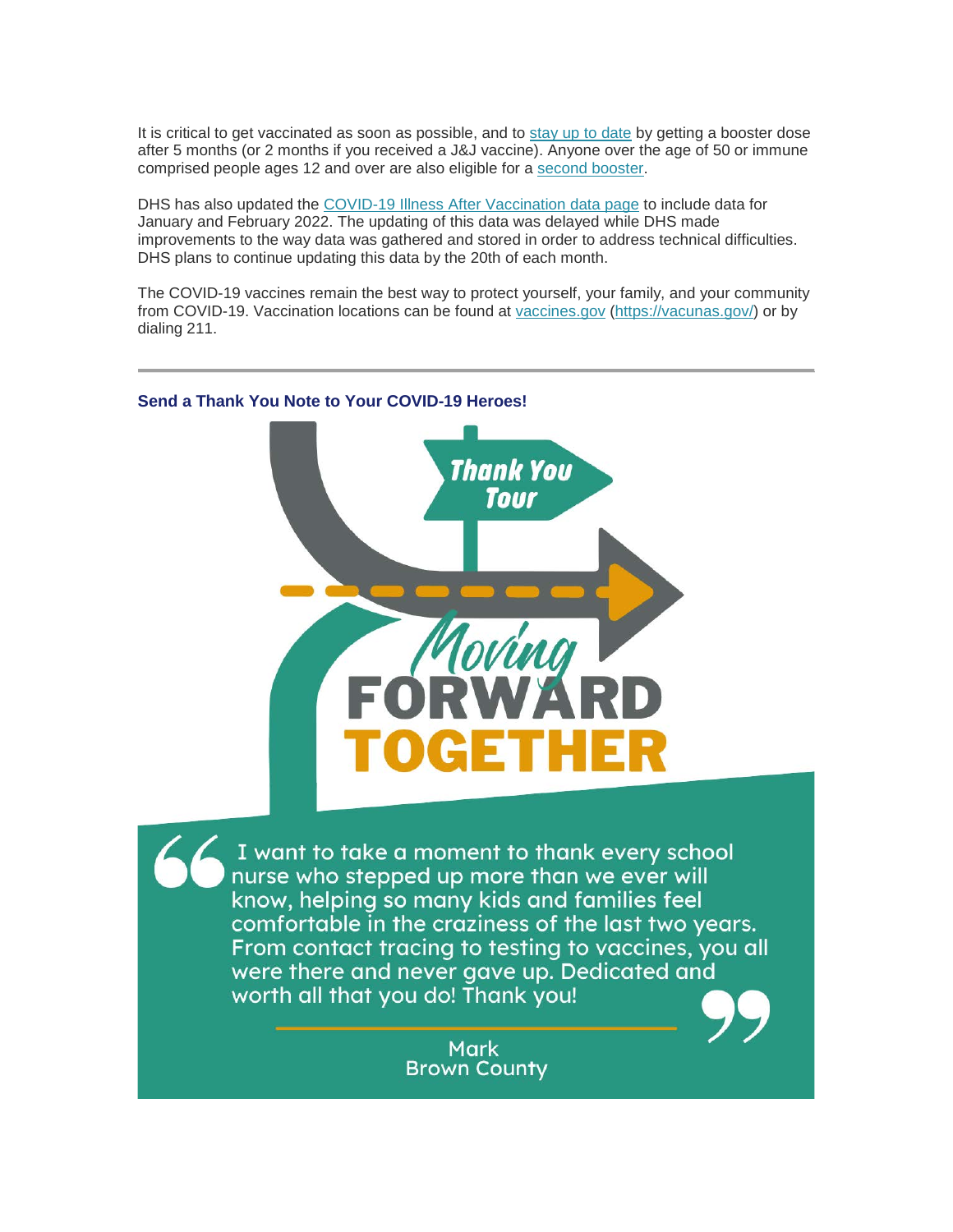The Wisconsin Department of Health Services (DHS) continues to promote the hard work and dedication of our state's public health heroes on the ["Thank You Tour: Moving Forward Together."](https://lnks.gd/l/eyJhbGciOiJIUzI1NiJ9.eyJidWxsZXRpbl9saW5rX2lkIjoxMTIsInVyaSI6ImJwMjpjbGljayIsImJ1bGxldGluX2lkIjoiMjAyMjA0MjYuNTY5OTU3MzEiLCJ1cmwiOiJodHRwczovL3d3dy5kaHMud2lzY29uc2luLmdvdi9uZXdzL3JlbGVhc2VzLzA0MDYyMi5odG0ifQ.aop1QS2eNL45z3MIC_8tGgJVNdkPtW0yy4Y3_aQoSWc/s/1421858714/br/130361401036-l) As part of the Thank You Tour, DHS is calling on Wisconsinites to [participate online](https://lnks.gd/l/eyJhbGciOiJIUzI1NiJ9.eyJidWxsZXRpbl9saW5rX2lkIjoxMTMsInVyaSI6ImJwMjpjbGljayIsImJ1bGxldGluX2lkIjoiMjAyMjA0MjYuNTY5OTU3MzEiLCJ1cmwiOiJodHRwczovL3d3dy5kaHMud2lzY29uc2luLmdvdi9jb3ZpZC0xOS90aGFuay15b3UuaHRtIn0.UsfgAoXoYJloJWfAcTzspQgE0cvMvLNIKZa_wwXzB_8/s/1421858714/br/130361401036-l) by recognizing individuals, groups, or organizations who have been involved in the COVID-19 response. So far, 199 notes of appreciation have been submitted, which DHS will be sharing on its website and social media.

#### **Vaccine Information:**



## **Wisconsin's COVID-19 Vaccine Pledge**

To get a COVID-19 vaccine:

• You do not need an ID.

Anyone age 5+ can get a COVID-19 vaccine.

- You do not need proof of residency.
- You do not need health insurance.
- You do not need to pay, it's FREE.

If you have been turned away by a vaccinator due to lack of an ID and/or health insurance, please report the violation by emailing DHSCovidVaccinePublic@Wisconsin.gov or call 211.

### **YQU STOR, SPREAD**



**WISCONSIN DEPARTMENT** of HEALTH SERVICES

#### **Vaccine Data:**

Check out the [latest data on Wisconsin's vaccination effort.](https://lnks.gd/l/eyJhbGciOiJIUzI1NiJ9.eyJidWxsZXRpbl9saW5rX2lkIjoxMTQsInVyaSI6ImJwMjpjbGljayIsImJ1bGxldGluX2lkIjoiMjAyMjA0MjYuNTY5OTU3MzEiLCJ1cmwiOiJodHRwczovL3d3dy5kaHMud2lzY29uc2luLmdvdi9jb3ZpZC0xOS92YWNjaW5lLWRhdGEuaHRtIn0.BT1yZyVnvAdyheH1ASRA-tdZ8muAFyB6AUoT_gk2He8/s/1421858714/br/130361401036-l) DHS updates provider data every Tuesday, and the administered number is updated every weekday at 2 p.m.

#### **Testing Information:**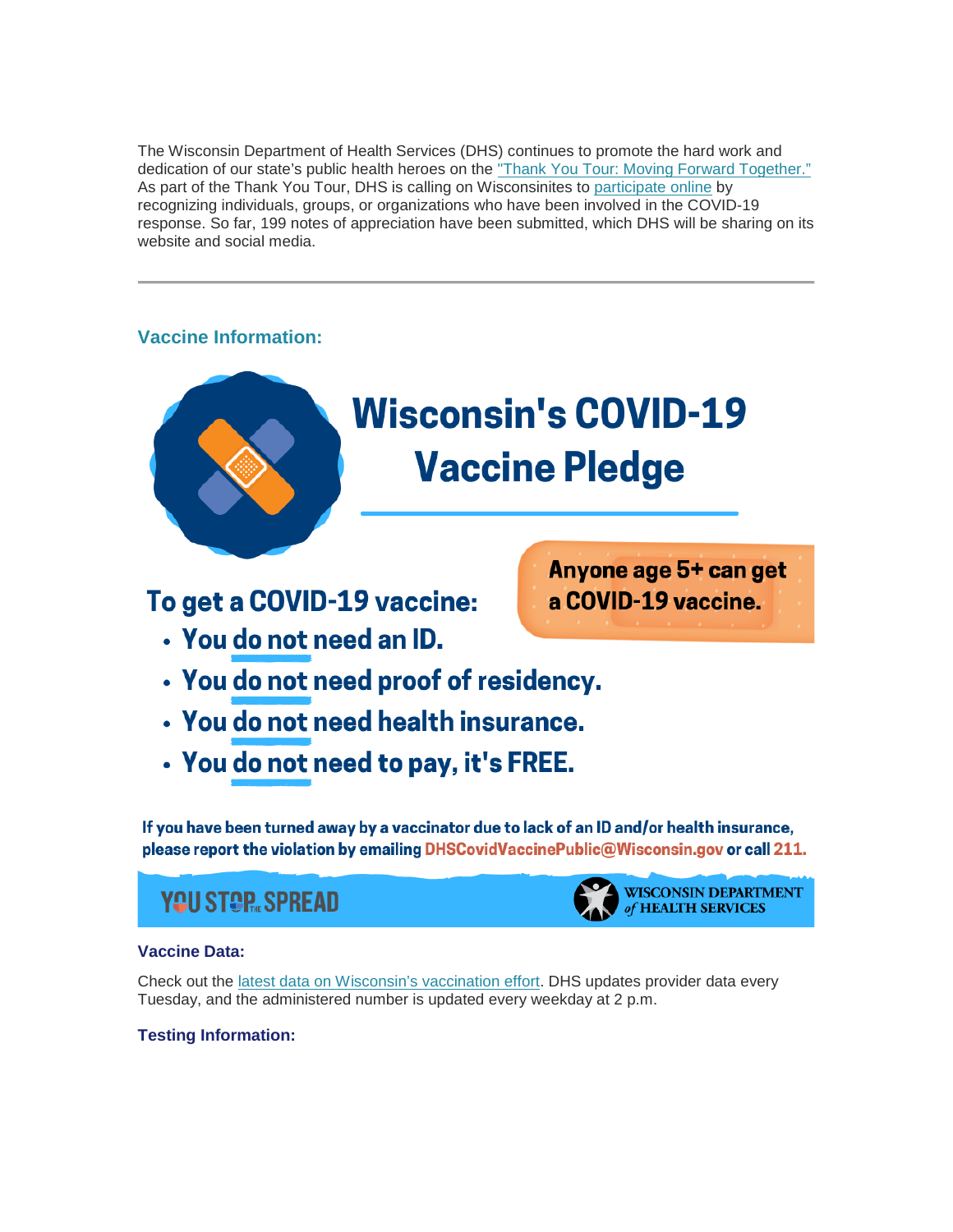If you are feeling ill or if you may have been exposed to someone who has tested positive for COVID-19, using a COVID-19 self-test is a safe and highly effective method for detecting COVID-19 infection.

Self-tests can be purchased at local pharmacy or retail stores, and each U.S. household is eligible to receive 2 sets every 30 days of free COVID-19 self-tests at [COVID.gov.](https://lnks.gd/l/eyJhbGciOiJIUzI1NiJ9.eyJidWxsZXRpbl9saW5rX2lkIjoxMTUsInVyaSI6ImJwMjpjbGljayIsImJ1bGxldGluX2lkIjoiMjAyMjA0MjYuNTY5OTU3MzEiLCJ1cmwiOiJodHRwczovL3d3dy5jb3ZpZC5nb3YifQ.tQvkBkIOzIyIAeTPTSPSixoBEegSEQQ-nO7Gjno9wUI/s/1421858714/br/130361401036-l)

In addition to at-home self-tests, community testing sites remain accessible across Wisconsin. Find a site near you by dialing 211 or visiting the [DHS Community Testing](https://lnks.gd/l/eyJhbGciOiJIUzI1NiJ9.eyJidWxsZXRpbl9saW5rX2lkIjoxMTYsInVyaSI6ImJwMjpjbGljayIsImJ1bGxldGluX2lkIjoiMjAyMjA0MjYuNTY5OTU3MzEiLCJ1cmwiOiJodHRwczovL3d3dy5kaHMud2lzY29uc2luLmdvdi9jb3ZpZC0xOS9jb21tdW5pdHktdGVzdGluZy5odG0ifQ.74tBRK0IOxh0bKtDDjcJ15UfwiwmPXklxpZPUFR4sDs/s/1421858714/br/130361401036-l) information page.

#### **Treatment Information:**

# **New Tools to Prevent and Fight<br>COVID-19**

There are new options available to help eligible people prevent and fight against COVID-19:

- Monoclonal antibody therapeutics can help treat or prevent COVID-19.
- Antiviral pills help your body fight off COVID-19 infection.

Get vaccinated, and your booster when eligible, to help prevent severe health outcomes caused by COVID-19.



## YOU STOP SPREAD



Treatments for COVID-19 are now available across Wisconsin. Click here to learn more about [available treatments.](https://lnks.gd/l/eyJhbGciOiJIUzI1NiJ9.eyJidWxsZXRpbl9saW5rX2lkIjoxMTcsInVyaSI6ImJwMjpjbGljayIsImJ1bGxldGluX2lkIjoiMjAyMjA0MjYuNTY5OTU3MzEiLCJ1cmwiOiJodHRwczovL3d3dy5kaHMud2lzY29uc2luLmdvdi9jb3ZpZC0xOS90cmVhdG1lbnRzLmh0bSJ9.7Dw9FG6ZvoVRkCazf4P2zStivXv96v9E6TwKZ9Rot6w/s/1421858714/br/130361401036-l) If you experience symptoms of COVID-19, get tested right away and talk to your healthcare provider about treatment options. Your healthcare provider will review your health history and determine whether any of these treatments are right for you. Most of the available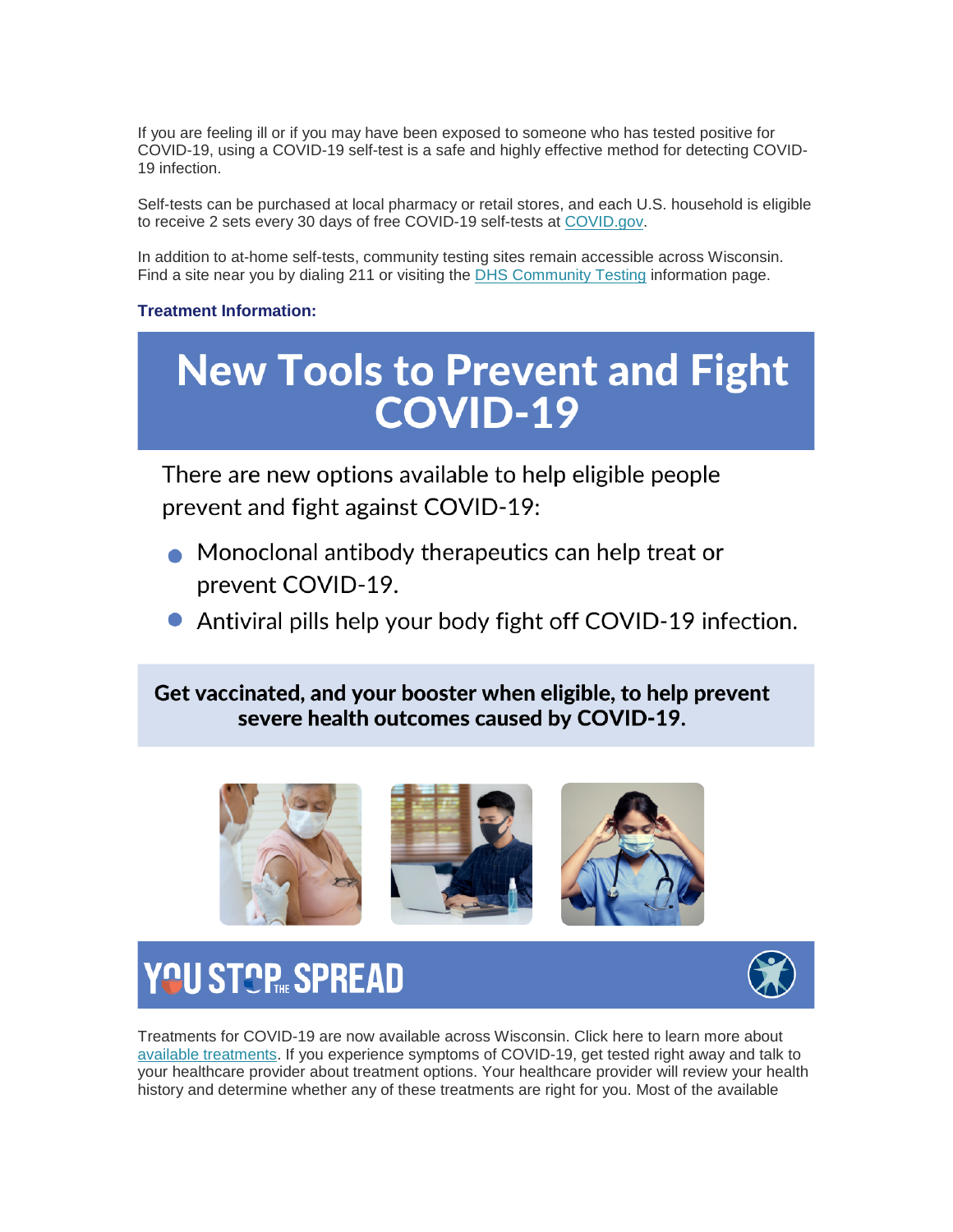treatments need to be started within 5 days of symptom onset, so do not delay. Get tested right away.

#### **ICYMI: Recent COVID-19 News**

• [DHS Makes Updates to COVID-19 Data Webpages](https://lnks.gd/l/eyJhbGciOiJIUzI1NiJ9.eyJidWxsZXRpbl9saW5rX2lkIjoxMTgsInVyaSI6ImJwMjpjbGljayIsImJ1bGxldGluX2lkIjoiMjAyMjA0MjYuNTY5OTU3MzEiLCJ1cmwiOiJodHRwczovL3d3dy5kaHMud2lzY29uc2luLmdvdi9uZXdzL3JlbGVhc2VzLzA0MTQyMi5odG0ifQ.Ba3F03ovwX0cqfRCKxUwOwCNM_vKAgaQ1Yem9FoZjJk/s/1421858714/br/130361401036-l)

#### **COVID-19 by the Numbers**

- • [Cases](https://lnks.gd/l/eyJhbGciOiJIUzI1NiJ9.eyJidWxsZXRpbl9saW5rX2lkIjoxMTksInVyaSI6ImJwMjpjbGljayIsImJ1bGxldGluX2lkIjoiMjAyMjA0MjYuNTY5OTU3MzEiLCJ1cmwiOiJodHRwczovL3d3dy5kaHMud2lzY29uc2luLmdvdi9jb3ZpZC0xOS9jYXNlcy5odG0ifQ.P9-KaHgb8ng6PccjtQsfTC0AkB1xR0jO-p9HqRipnQY/s/1421858714/br/130361401036-l)
- • [Deaths](https://lnks.gd/l/eyJhbGciOiJIUzI1NiJ9.eyJidWxsZXRpbl9saW5rX2lkIjoxMjAsInVyaSI6ImJwMjpjbGljayIsImJ1bGxldGluX2lkIjoiMjAyMjA0MjYuNTY5OTU3MzEiLCJ1cmwiOiJodHRwczovL3d3dy5kaHMud2lzY29uc2luLmdvdi9jb3ZpZC0xOS9kZWF0aHMuaHRtIn0.umbOctauSQWXItRc5-0x_Bp-1_J3_Zx3opXw_H98ZA8/s/1421858714/br/130361401036-l)
- • [Disease Activity](https://lnks.gd/l/eyJhbGciOiJIUzI1NiJ9.eyJidWxsZXRpbl9saW5rX2lkIjoxMjEsInVyaSI6ImJwMjpjbGljayIsImJ1bGxldGluX2lkIjoiMjAyMjA0MjYuNTY5OTU3MzEiLCJ1cmwiOiJodHRwczovL3d3dy5kaHMud2lzY29uc2luLmdvdi9jb3ZpZC0xOS9sb2NhbC5odG0ifQ.w1Ymbcs4neoUkvMEwiGjQaD6nTr8zS8ZnHI2wp5s25A/s/1421858714/br/130361401036-l)
- • [Race and Ethnic Disparities](https://lnks.gd/l/eyJhbGciOiJIUzI1NiJ9.eyJidWxsZXRpbl9saW5rX2lkIjoxMjIsInVyaSI6ImJwMjpjbGljayIsImJ1bGxldGluX2lkIjoiMjAyMjA0MjYuNTY5OTU3MzEiLCJ1cmwiOiJodHRwczovL3d3dy5kaHMud2lzY29uc2luLmdvdi9jb3ZpZC0xOS9kaXNwYXJpdGllcy5odG0ifQ.7FIyJbttbsRXI9yPcjHiE3vaWugfGQWInpcGWtzPHCI/s/1421858714/br/130361401036-l)
- • [Vaccine](https://lnks.gd/l/eyJhbGciOiJIUzI1NiJ9.eyJidWxsZXRpbl9saW5rX2lkIjoxMjMsInVyaSI6ImJwMjpjbGljayIsImJ1bGxldGluX2lkIjoiMjAyMjA0MjYuNTY5OTU3MzEiLCJ1cmwiOiJodHRwczovL3d3dy5kaHMud2lzY29uc2luLmdvdi9jb3ZpZC0xOS92YWNjaW5lLWRhdGEuaHRtIn0.qKp5K9Yfc9sKWrnFCRXalkFaeWittQyDfdM3OfE1RHA/s/1421858714/br/130361401036-l)



**Wisconsin** Building resilience—the ability to adapt and recover from Connected. Stronger. Thriving. adversity—within ourselves, our relationships, and in our

communities matters. When we find healthy ways to cope with trauma and toxic stress, especially during tough times, we take a step closer to becoming more resilient.

If you are experiencing emotion distress, or the effects of collective trauma, the Disaster Distress Hotline is here for you. Call or text (800)985-5990 to be connected with a trained, caring counselor – 24/7. Remember, it is okay to ask for help.

[Resilient Wisconsin has information and tools to support good health for you, your friends, and](https://lnks.gd/l/eyJhbGciOiJIUzI1NiJ9.eyJidWxsZXRpbl9saW5rX2lkIjoxMjQsInVyaSI6ImJwMjpjbGljayIsImJ1bGxldGluX2lkIjoiMjAyMjA0MjYuNTY5OTU3MzEiLCJ1cmwiOiJodHRwczovL3d3dy5kaHMud2lzY29uc2luLmdvdi9yZXNpbGllbnQvaW5kZXguaHRtIn0.21MWHP4L-qvMvg-mcrU8G9CqQO9tBYFjuSDxO-fhmZI/s/1421858714/br/130361401036-l)  [your family.](https://lnks.gd/l/eyJhbGciOiJIUzI1NiJ9.eyJidWxsZXRpbl9saW5rX2lkIjoxMjQsInVyaSI6ImJwMjpjbGljayIsImJ1bGxldGluX2lkIjoiMjAyMjA0MjYuNTY5OTU3MzEiLCJ1cmwiOiJodHRwczovL3d3dy5kaHMud2lzY29uc2luLmdvdi9yZXNpbGllbnQvaW5kZXguaHRtIn0.21MWHP4L-qvMvg-mcrU8G9CqQO9tBYFjuSDxO-fhmZI/s/1421858714/br/130361401036-l)

#### **Other Languages, Graphics, and Print Materials**

DHS materials are available in multiple languages as electronic files you can view online or download and print. You can use these materials at home or for your business. Visit the [DHS](https://lnks.gd/l/eyJhbGciOiJIUzI1NiJ9.eyJidWxsZXRpbl9saW5rX2lkIjoxMjUsInVyaSI6ImJwMjpjbGljayIsImJ1bGxldGluX2lkIjoiMjAyMjA0MjYuNTY5OTU3MzEiLCJ1cmwiOiJodHRwczovL3d3dy5kaHMud2lzY29uc2luLmdvdi9jb3ZpZC0xOS9yZXNvdXJjZXMuaHRtIn0.MjQB8IawcEAi_ugFnmh01-MIm9NvVpqEyDWDR-OmibM/s/1421858714/br/130361401036-l)  [website](https://lnks.gd/l/eyJhbGciOiJIUzI1NiJ9.eyJidWxsZXRpbl9saW5rX2lkIjoxMjUsInVyaSI6ImJwMjpjbGljayIsImJ1bGxldGluX2lkIjoiMjAyMjA0MjYuNTY5OTU3MzEiLCJ1cmwiOiJodHRwczovL3d3dy5kaHMud2lzY29uc2luLmdvdi9jb3ZpZC0xOS9yZXNvdXJjZXMuaHRtIn0.MjQB8IawcEAi_ugFnmh01-MIm9NvVpqEyDWDR-OmibM/s/1421858714/br/130361401036-l) to view what resources are available to you.



#### **Media Briefing**

There was no media briefing last week.

#### **Social Media**

Follow DHS on social media for the most up-to-date information on the COVID-19 response and vaccine rollout.

- @DHSWI on [Facebook](https://lnks.gd/l/eyJhbGciOiJIUzI1NiJ9.eyJidWxsZXRpbl9saW5rX2lkIjoxMjYsInVyaSI6ImJwMjpjbGljayIsImJ1bGxldGluX2lkIjoiMjAyMjA0MjYuNTY5OTU3MzEiLCJ1cmwiOiJodHRwczovL3d3dy5mYWNlYm9vay5jb20vREhTV0kvIn0._aq7FIYSyybqfessZ5w2_m14bwnT-CI0dGIpax_YqMM/s/1421858714/br/130361401036-l) and [Twitter](https://lnks.gd/l/eyJhbGciOiJIUzI1NiJ9.eyJidWxsZXRpbl9saW5rX2lkIjoxMjcsInVyaSI6ImJwMjpjbGljayIsImJ1bGxldGluX2lkIjoiMjAyMjA0MjYuNTY5OTU3MzEiLCJ1cmwiOiJodHRwczovL3R3aXR0ZXIuY29tL0RIU1dJIn0.mC8UybI-FBDCWj5Bqd4oRAdKJGB9sTiCRkVRHqOHWtc/s/1421858714/br/130361401036-l)
- dhs.wi on [https://www.instagram.com/dhs.wi/](https://lnks.gd/l/eyJhbGciOiJIUzI1NiJ9.eyJidWxsZXRpbl9saW5rX2lkIjoxMjgsInVyaSI6ImJwMjpjbGljayIsImJ1bGxldGluX2lkIjoiMjAyMjA0MjYuNTY5OTU3MzEiLCJ1cmwiOiJodHRwczovL3d3dy5pbnN0YWdyYW0uY29tL2Rocy53aS8ifQ.maDBn4lT1TlEoPRTjXov5ZyMoEc8bqfaFGaHVbZk-8s/s/1421858714/br/130361401036-l)